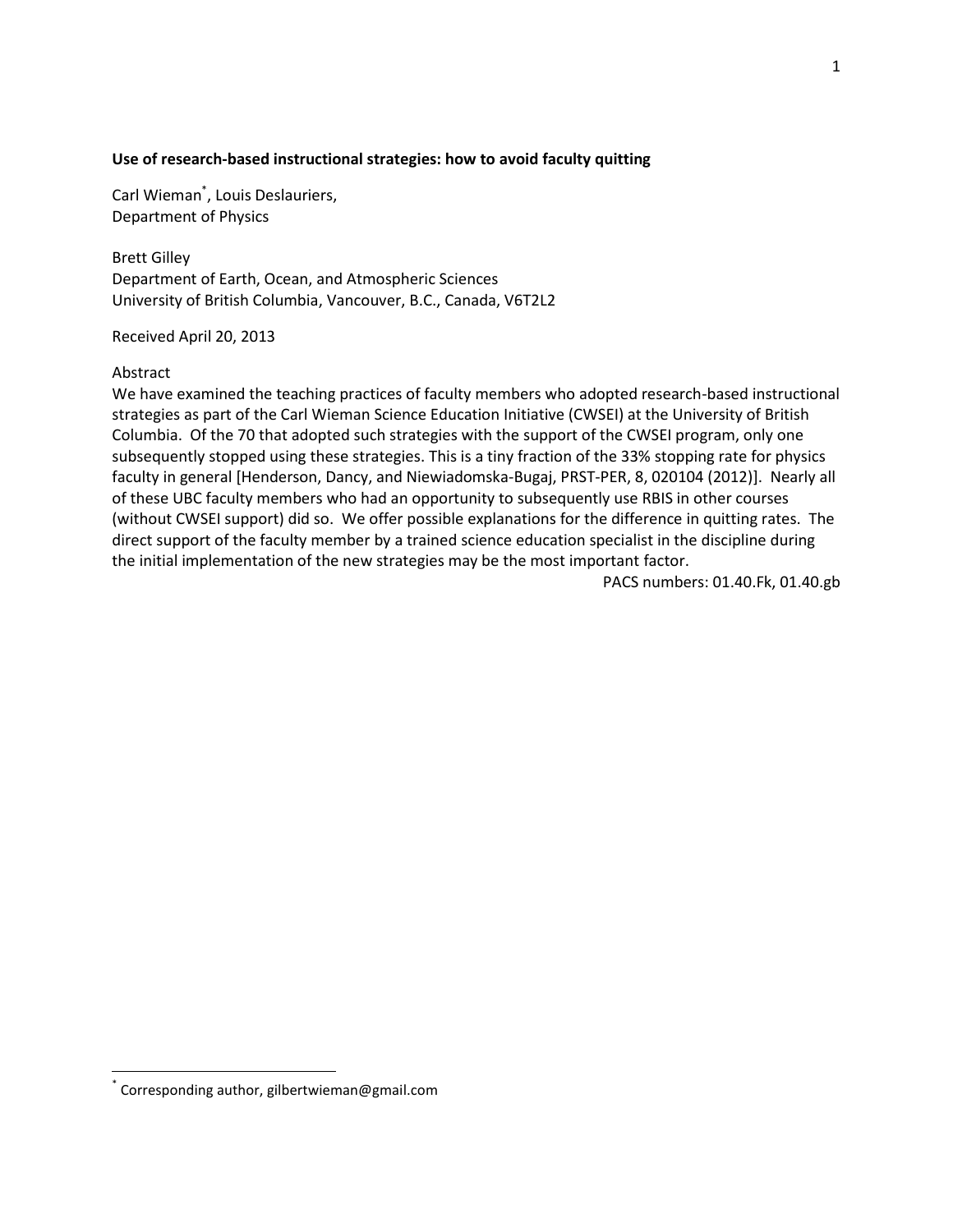Henderson, Dancy, and Niewiadomska-Bugaj surveyed 722 physics faculty as to their knowledge and use of research-based instructional strategies<sup>1</sup> (RBIS). In this important and informative paper, they were particularly concerned with what factors were important in the decision to use and to stop using such strategies. They found that a third of the faculty that reported using research-based instructional strategies reported that they subsequently quit using them. That inspired us to collect data on the number of faculty adopters and quitters of RBIS connected with the Carl Wieman Science Education Initiative (CWSEI) at the University of British Columbia. We found that the fraction that adopted and then stopped using RBIS was very low. In this brief note, we report the results and offer some possible reasons for the differences in the fraction of quitters in our sample compared the sample in Ref. [1].

### **I. BACKGROUND**

As described in Ref. [2], the CWSEI is a program designed to achieve widespread improvement of teaching and learning of science at the University of British Columbia. It is a competitive grant program that funds most, but not all, of the UBC science departments to carry out departmental-wide transformation of undergraduate courses. The transformed courses incorporate improved learning goals, research-based instructional methods (or "strategies" to use the terminology of Ref. [1] , and improved assessments of learning. Grants depend on the size of the department and the scope and quality of the proposal, but have been about \$1.7 M over six years for large departments, such as Physics and Astronomy (PHAS) and Earth, Ocean, and Atmospheric Sciences (EOAS). EOAS has had a major grant for 5.5 years, PHAS for about 5, and Life Sciences for about 2.5 years. Computer Sciences has been funded for 5 years but has ramped up more slowly. All the departments have chosen to use most of the money to hire Science Education Specialists (SES). These are people who are highly knowledgeable in the respective disciplines, typically Ph.D.s, who are trained in instructional methods and discipline-based science education research by the CWSEI central staff and other SESs. The SESs then work sequentially with individual faculty, or small groups of faculty, to transform courses taught by those faculty, and correspondingly, the instructional strategies used by those faculty. The duties and training of the CWSEI SESs are discussed in more detail in Ref. [2].

The SESs have two primary modes of working with faculty. In the first, they have an intensive ongoing collaboration with one or more faculty to transform a particular course. The collaboration typically lasts for two iterations of the transformed course. The SESs help develop course materials such as learning goals, clicker questions, worksheets for in-class group problem solving, and homework problems. Then they work closely with the faculty members to implement the use of RBIS in class. They attend many of the classes, interview students, sometimes helping directly with implementation, and always offering feedback to the faculty member. In the second mode, the SESs serve as consultants rather than ongoing collaborators. Faculty will come to them wanting to get suggestions for RBIS they can use to solve specific problems, or to get guidance on how to implement a particular RBIS in a particular course. The SESs will offer advice and references but not ongoing assistance.

The instructional strategies introduced vary somewhat with the course and desires of the faculty, but typically include most, and often all of: targeted pre-class reading assignments and online quizzes (sort of "JITT-lite"), Peer Instruction with clickers, and in-class collaborative problem solving with worksheets or other formats. Most of the PHAS courses use PHET simulations, and many have introduced various forms of interactive lecture demonstrations and pre-post testing using standard physics instruments (FCI, BEMA, CLASS). Other departments have often developed their own diagnostic tests and/or prepost tests similar to the CLASS and concept inventories. Thus, there is a large degree of overlap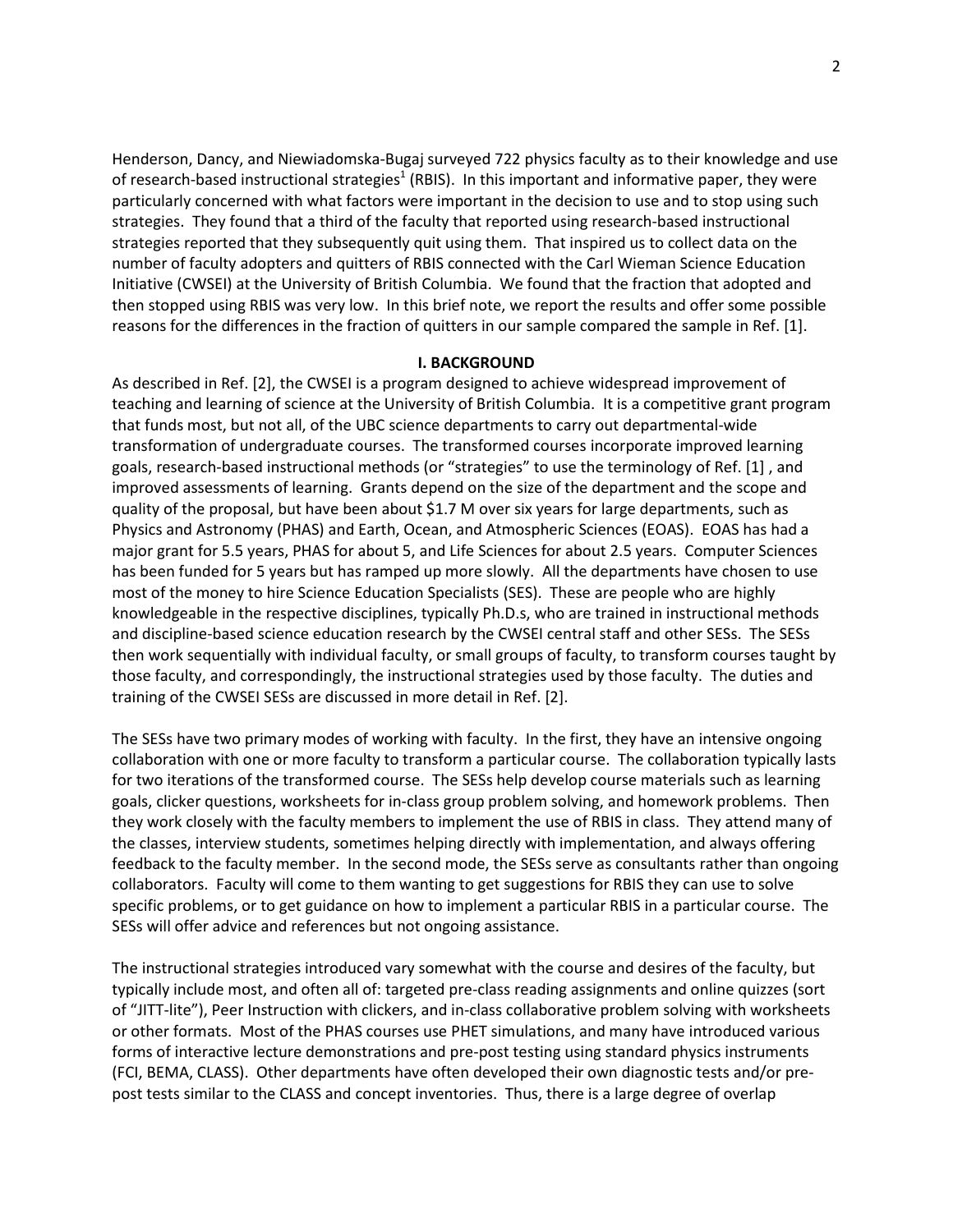between the RBIS listed on the survey of Ref. [1] and those introduced in CWSEI transformed courses. There have also been new or improved TA training programs introduced in the departments and a more coordinated role of TAs in the courses.

## **II. DATA**

To determine the number of adopters and quitters of RBIS in the CWSEI affiliated departments at UBC, we first collected from all of the SESs the number of faculty with whom they had worked to help incorporate RBIS into their instruction. Then we eliminated from those lists all the faculty members that had not been "on their own" for at least one academic year after the end of the time when they had formally worked with the SES. This period was chosen to be a reasonable minimum interval during which they could decide to quit using RBIS. This criterion eliminated a substantial number of faculty members who had adopted RBIS with CWSEI support, particularly in the life sciences where the program is relatively young. We also eliminated any faculty members from the sample that were not in a position to use RBIS subsequent to their work with an SES, because they had retired, were on leave, or had not taught any undergraduate courses. We then checked if the members of the remaining sample of faculty had continued to use RBIS in largely the same manner as they had adopted with SES support. That information was provided by self-reports of the faculty in a few cases, and from reports by the SESs in most cases, based on their recent discussions with the faculty members about their teaching strategies, and/or observations of the courses. The SESs tend to keep track of what teaching strategies are being used in courses they helped transform, and so in many cases this information was immediately available. Finally, there were several faculty members in computer science who were known to have adopted RBIS more than a year ago, and their current instructional strategies were also known from discussions with the current SESs, but, because of a turnover in SES personnel, it was unclear as to the extent of CWSEI assistance in their adoption of RBIS. We included those faculty members in our sample. We have no independent confirmation of the accuracy of these reports, although we did set the criteria for the SESs that the RBIS being used had to be "largely the same" as what was introduced. In most cases, the faculty members reported that RBIS was being used just as it had been at the completion of the SES involvement. That involvement would typically have constituted one term of introduction followed by one term of refinement.

There were six departments that had faculty that met all the criteria listed above, PHAS, EOAS, Computer Science, and the three biology departments involved in jointly teaching the undergraduate life sciences program. The data from these departments are shown in Table I. The variation in the number of faculty from the respective departments that met the criteria is a reflection of the differences in the duration of funding and rate of ramp-up of the respective CWSEI activities.

| Department              | # RBIS adopters   # RBIS quitters | # used in $2^{nd}$ course/ |
|-------------------------|-----------------------------------|----------------------------|
|                         |                                   | # with opportunity         |
| <b>EOAS</b>             | 30                                | 23/25                      |
| <b>PHAS</b>             | 25                                | 23/25                      |
| <b>Computer Science</b> |                                   | no data                    |
| Life Sciences           | b                                 | no data                    |

**Table I**. Number of faculty that adopted RBIS, and number that adopted RBIS but subsequently quit using them, per the criteria defined in the text, and number of faculty that had the opportunity to use RBIS in additional course(s) and the number of those that did so, for EOAS and PHAS.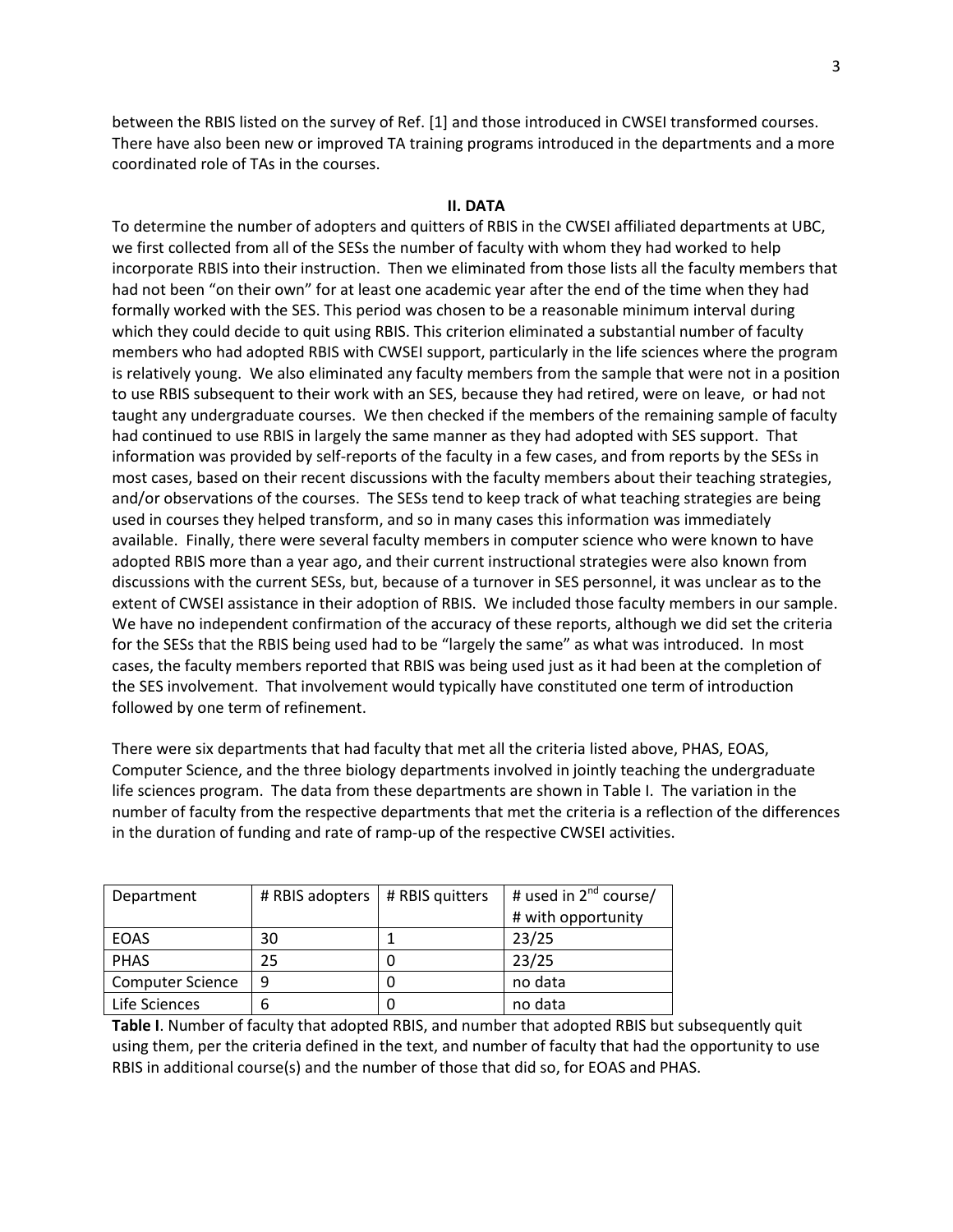In addition to the categories of faculty discussed above, there were three faculty members that we categorize as "encouraged, but never started." These are faculty who were assigned by the department to work with an SES to transform a course and introduce RBIS, but from the beginning the faculty member indicated great reluctance and discomfort with RBIS, refusing to use it at all, or trying it a little, and then stopping before the term was completed. This small number includes at least one faculty member whose fluency in English was limited and so was far more comfortable giving a pre-prepared lecture that they could write out ahead of time. While one might characterize these as "quitters", we do not think they are comparable to the quitters in Ref. [1], as these faculty expressed considerable reluctance from the beginning, and the only reason they had any participation was due to departmental pressure. This is a very unusual situation for a university faculty member, and we do not believe this would be representative of the quitters in Ref. [1].

There were some other faculty members in every department who did not believe in RBIS and simply refused to use them. The fraction of the faculty with those beliefs has noticeably decreased over time in every department that has a CWSEI supported initiative. In EOAS, where there has been the most widespread involvement, with about % of the faculty having worked with an SES, it is now nearly zero, and in PHAS it has dropped markedly with time, although it still remains a significant fraction. We have the impression it may be higher in the other departments but do not have data on this.

Our sample includes faculty members from multiple disciplines at a large public research university in Canada, in contrast to the sample of Ref. [1], which was limited to physics faculty at a range of institutions in the US. We do not believe that these differences are relevant to the reasons why faculty quit using RBIS. In working extensively with the faculty from the departments listed, we have seen little if any difference between the PHAS and non-PHAS faculty in terms of their attitudes about teaching in general and specifically the adoption of RBIS. There was a slightly higher initial level of knowledge about RBIS in PHAS compared to other departments, but the rapid overall increase in knowledge due to the CWSEI activities quickly dwarfed that initial difference. With regard to the country difference, one of us (CEW) has worked extensively at and with US universities, and at the level of the departments and individual faculty members, UBC looks very similar to a comparable large US research university. This is not surprising as a large fraction of the UBC science faculty have attended and/or have been faculty members at US institutions, and there is a large amount of cross-border travel, interaction, and collaborations in the sciences. The pre-CWSEI level of knowledge and use of RBIS in PHAS was somewhat lower than the average reported in Ref. [1], with only about 10% using any RBIS, but was not that different from many physics departments in the US. We also have anecdotal reports of several faculty having tried RBIS without CWSEI support, and then stopped using them, not unlike those cases discussed in Ref. [1].

#### **III. DISCUSSION**

The fraction of this sample of UBC faculty who used RBIS and then quit is 1 out of 70, or less than 1/20<sup>th</sup> of what Henderson, Dancy, and Niewiadomska-Bugaj found<sup>1</sup>. It is worthwhile to compare the contexts in which the two sample populations are adopting RBIS to understand what factors might explain this dramatic difference. This provides insight as to what kinds of support would best help faculty adopt and continue to use RBIS. The two most significant factors appear to be:

 Help from SESs. The SESs are trained as to best practices and potential challenges with the implementation of these techniques, and hence, how to avoid problems in the first place. They also help tailor the use of RBIS to the specific course context, and they are present during the implementation to provide immediate help and advice in overcoming problems and improving execution.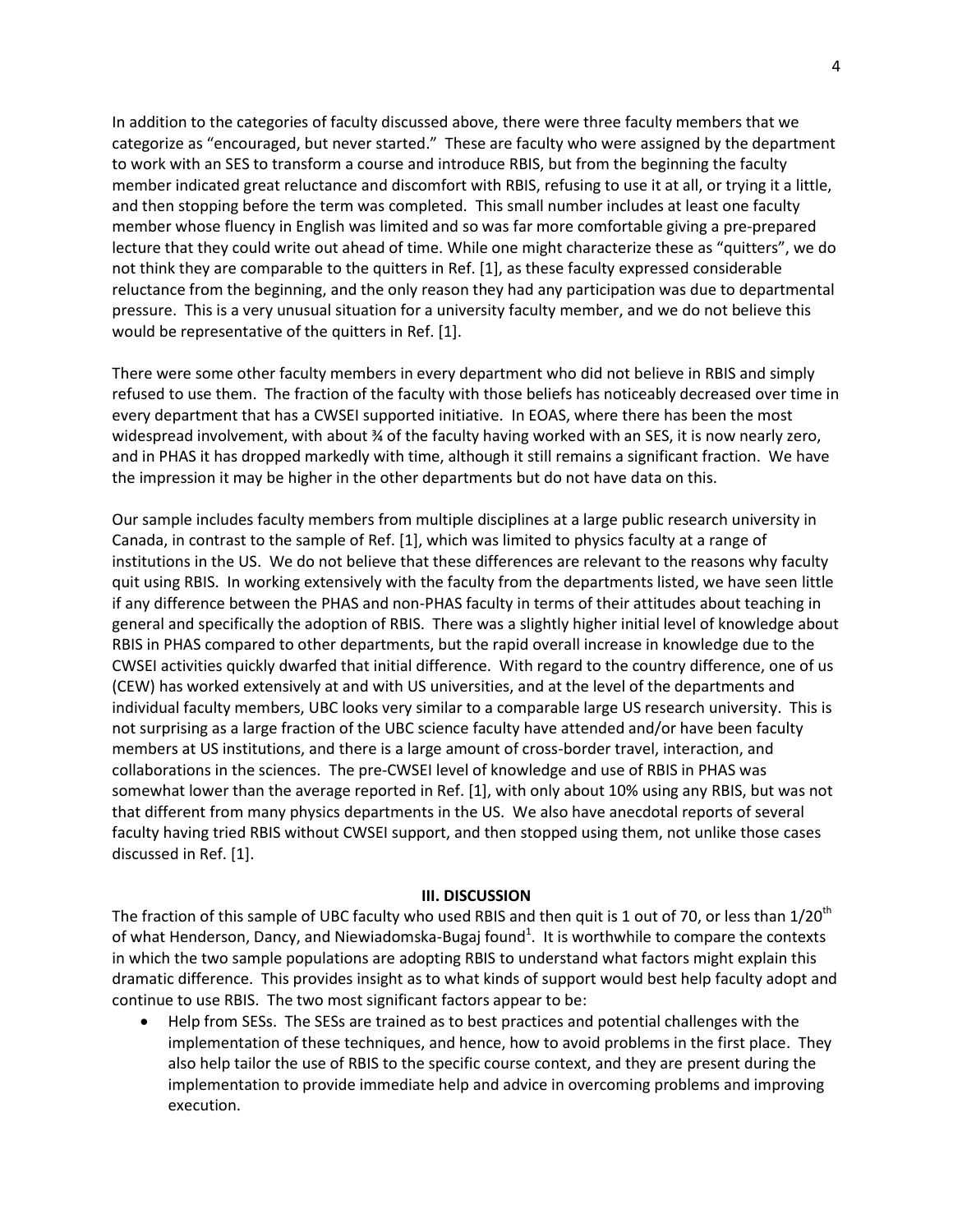A supportive departmental environment in which the department has made a commitment to transform how courses are taught, and many faculty are using RBIS and are regularly exchanging ideas and discussing the successes and challenges, including frequent input to those discussions from the SESs.

We believe that, while both factors are significant, the first is the most important. This is consistent with Ref. [3]. Having a knowledgeable person who can minimize the initial challenges of implementation and ensure that RBIS are successful and well received by students when first implemented is an enormous step towards encouraging faculty to embrace the use of RBIS. As well as helping deal with the general challenges and potential pitfalls of implementation, the SESs also provide expert help to the faculty members on how to adapt specific RBIS to their particular situation, needs, and course material. When RBIS is implemented successfully, the resulting enhanced student engagement and learning are then apparent, making the experience rewarding for the faculty. This is very frequently reflected in the feedback the faculty provide to the SESs on the experience. If further research shows that this particular support is in fact the dominant factor in successful adoption and continued use of RBIS, it is likely that it can be provided in less expensive ways than the CWSEI model.

The SESs share amongst themselves the wisdom gained about the challenges and techniques for successful implementation of RBIS, and the most effective sorts of feedback to provide to faculty members as they are first implementing RBIS. Much of the former is contained in the guides that are posted on the CWSEI website under "Resources: Instructor Guidance". However, such a guide is very different from having someone in the classroom that can help at a critical moment.

Another type of support that the SESs provide that might be significant is the theoretical underpinnings as to why these RBIS are effective for learning. The SESs are trained in the research on learning and the principles behind the various RBIS, and this is communicated informally to the faculty.

The influence of more general departmental factors is less clear. On the one hand, there is clearly departmental encouragement and support for adopting RBIS. The departments that receive CWSEI funding have Heads who have explicitly supported these efforts (that is a requirement for support), and the departments have offered a variety of incentives (course buyouts, extra TAs, etc.) to faculty to participate in the course transformation efforts. Also, as the efforts have progressed, there is greater discussion, often actively facilitated by the SESs, and interest within the department in RBIS, encouraging more faculty to try them. Undergraduate students begin to express their expectations of RBIS in their classes. TA training programs have also been instituted that focus heavily on RBIS. Finally, in some large courses with multiple instructors, clear expectations have been established that any faculty member assigned to teach this course will use particular RBIS. All of these must encourage the continued use of RBIS.

On the other hand, this "support" often becomes "pressure". To receive CWSEI funding, departments have to make specific commitments, and the CWSEI leadership and the Dean regularly review their progress towards meeting those commitments, and to some extent this "attention" is passed through to the individual faculty. So, relative to the sample population in Ref. [1], this means that many faculty are trying RBIS who would not have, if they were in a typical department. There are a numerous examples of faculty members who are working with SESs and adopting RBIS in response to direct pressure from the departmental administration. These faculty likely have bought into the concept less than those who spontaneously adopt RBIS with little departmental encouragement, such as most of the sample in Ref. [1]. One might expect that faculty members who are adopting RBIS in response to such departmental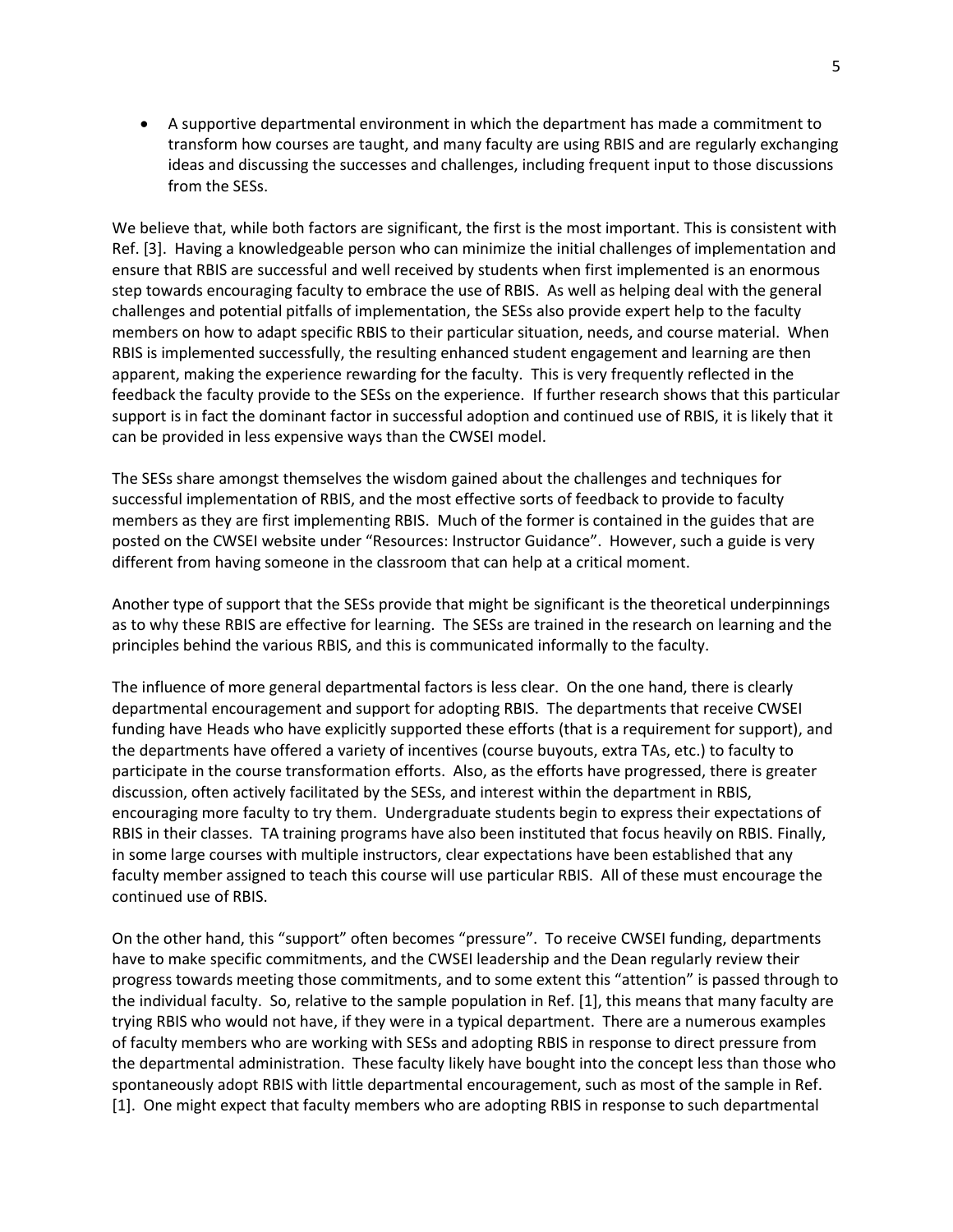pressure would be more likely to quit later. The overall results indicate however, that even those faculty who are pressured into trying RBIS will embrace it and continue to use it, if they have the support of an SES in the process.

We have also briefly explored two other aspects of RBIS use among the faculty in this sample, in response to suggestions by Melissa Dancy. The first is how well is the fidelity of the RBIS being maintained over time? This question was posed to the SESs, along with a specific set of criteria to use in determining fidelity, such as, if Peer Instruction was being used, was the student-student discussion preserved? With three caveats, the fidelity appears to be maintained quite well; with little change from when faculty were using RBIS with the help of the SESs. Some faculty members have dropped one particular RBIS of several they were using, but they continue to use the others with fidelity, while some faculty have added RBISs that they had not previously used.

The first caveat is that the data is limited. Although the SESs talk informally with many faculty on a regular basis and observe classes, we do not have solid data on the fidelity of use by all the faculty members. The second caveat is that, in a few cases, faculty have felt compelled to get through a departmentally set syllabi and gave up many RBIS near the end of the term as they rushed to get through the material. They complained about this situation and went back to using RBIS with full fidelity at the start of the next term. The third caveat is that the duration of the RBIS use after the end of direct SES support is necessarily limited by the age of the CWSEI. In most cases, it is three years or less. Although most of the faculty members in this sample have expressed enthusiasm about the RBIS as they are currently using them, it is possible that fidelity may decay over time.

The second question Melissa raised is, how often are faculty that started using RBIS with CWSEI support introducing RBIS into new courses when there is no CWSEI support for their efforts? We examined this for the faculty adopters of RBIS in the departments of EOAS and PHAS. For approximately 2/3 of the cases, the faculty member or students had already told one of us that RBIS had been introduced in a new course. We surveyed the remaining faculty. Twenty-three of the 25 RBIS users on the PHAS faculty were found to be using RBIS in additional courses. Four of the 29 non-quitting EOAS faculty have not taught a different undergraduate course. Of the remaining 25, 23 have implemented RBIS in additional courses. It should be noted that many of these are self-reports, and the faculty know what we would like to hear. Nevertheless, it is a large number, larger than we had expected. We have also heard of a number of examples of faculty members applying RBIS to new courses in computer science and life sciences, but do not have meaningful data on the extent.

In conclusion, we have found that only one of the 70 UBC faculty members in science that adopted RBIS with the support of the CWSEI and might have stopped using RBIS, did so. This is a dramatic contrast with the finding of Henderson, Dancy, and Niewiadomska-Bugaj<sup>1</sup> that one third of the physics faculty that adopted RBIS later stopped using them. In addition, over 90% of the UBC faculty adopters of RBIS in the departments of EOAS and PHAS later starting using RBIS in other courses, when they had the opportunity, with minimal or no CWSEI support. Our data provides a considerably more optimistic outlook for the adoption of RBIS. It implies that with good support, nearly all faculty members can successfully adopt and happily continue using RBIS. While this demonstrates what can be achieved, an important area of future research will be to determine precisely what support is the most important of everything that is provided by the CWSEI, and what is the most cost effective way to provide that support.

### **ACKNOWLEDGEMENTS**